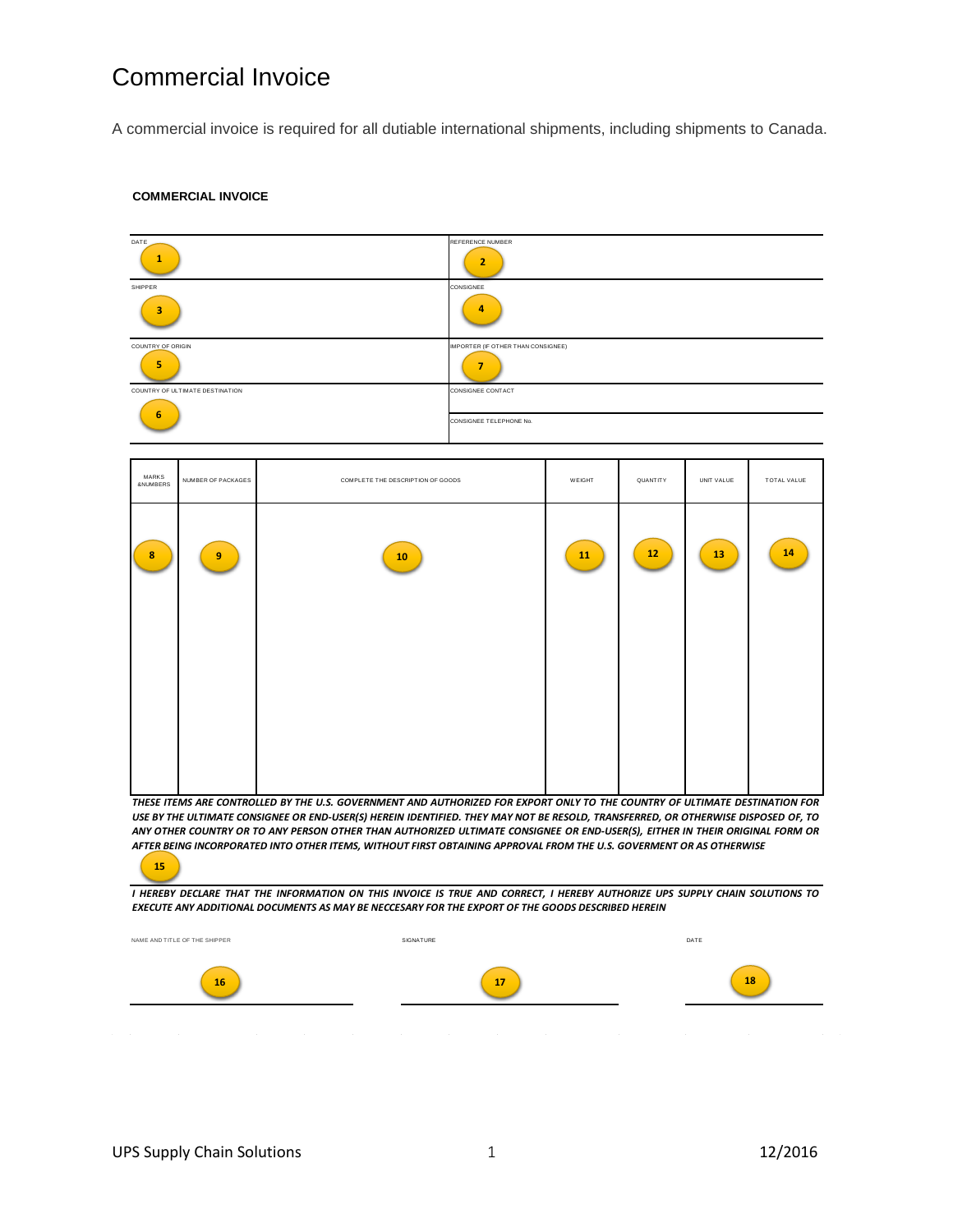# Commercial Invoice

# **1.** *Date*

The date the shipment is tendered.

# **2.** *Reference Number*

The information you enter will be printed on the invoice.

# **3.** *Shipper*

- Company name and address
- Individual's name, title, and department
- Telephone and telex numbers

# **4.** *Consignee*

- Company name and address
- Individual's name, title, and department
- Telephone and telex numbers

# **5.** *Country of Origin*

The country where each unit being shipped was made.

# **6.** *Country of Ultimate Destination*

The country to which the shipment will be delivered.

**7.** *Importer* (If other than consignee.)

#### **8.** *Marks and Numbers*

Note any box markings or numbers.

# **9.** *Number of Packages*

### **10.** *Complete Description of Goods*

- Name
- Purpose
- Color
- Serial number
- Parts number
- What the shipment is made of
- New or used

### **11.** *Weight*

Gross weight of each package in pounds or kilos.

# **12.** *Quantity*

Total number of units in all the packages in the shipment.